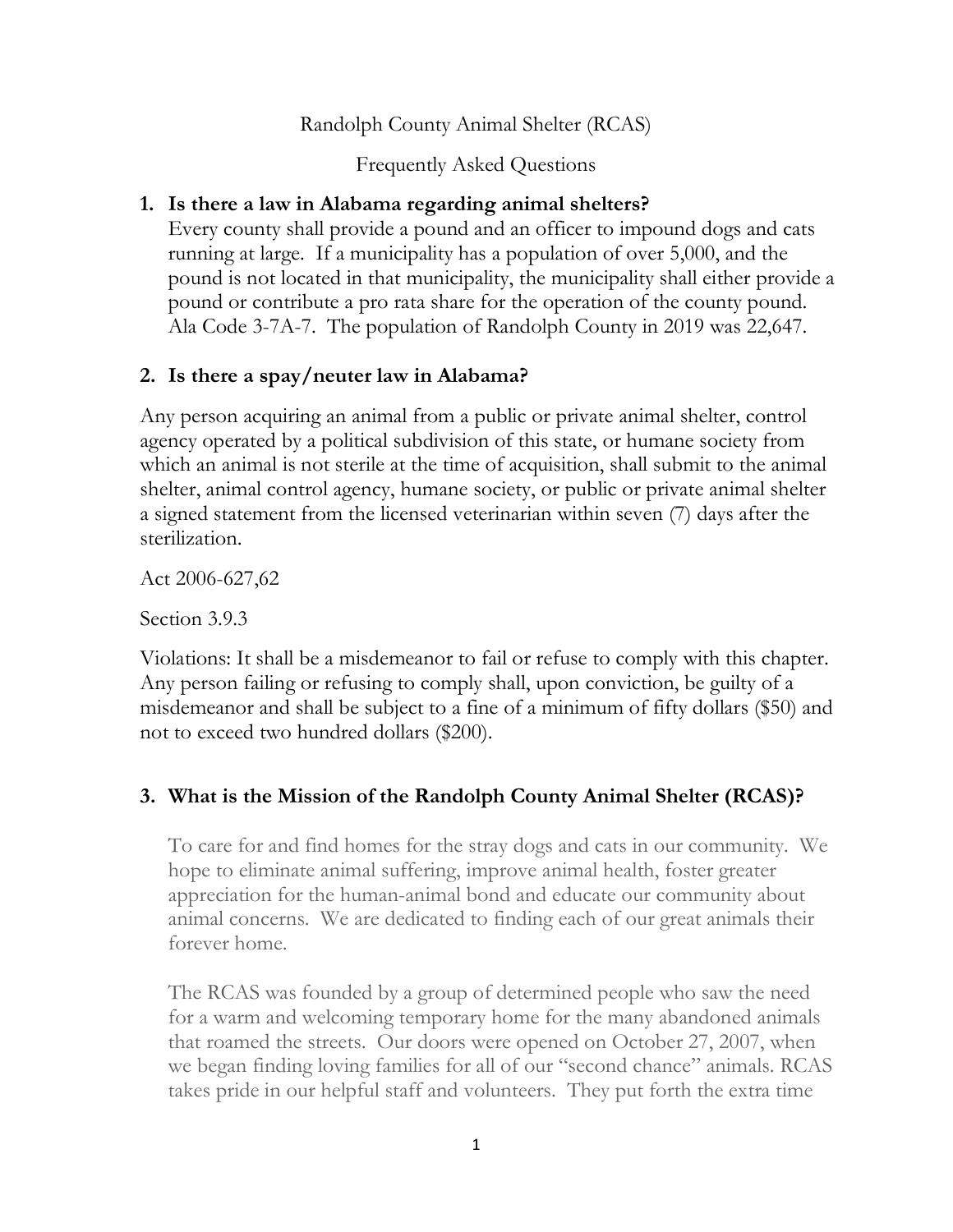and compassion to make sure that all our animals are given lots of love and attention.

## 4. What are the RCASs hours/days of operation?

| Tuesday                                                    | 9:00 A.M. - 3:00 P.M.     |  |
|------------------------------------------------------------|---------------------------|--|
| Wednesday                                                  | $9:00$ A.M. $-3:00$ P.M.  |  |
| Thursday                                                   | $9:00$ A.M. - $3:00$ P.M. |  |
| Friday                                                     | $9:00$ A.M. - $3:00$ P.M. |  |
| Saturday                                                   | $9:00$ A.M. $-3:00$ P.M.  |  |
| The RCAS is closed on Sunday and Monday.                   |                           |  |
| Telephone – 256 357-0101                                   |                           |  |
| Email – reaskennelmanager@yahoo.com                        |                           |  |
| <u>randolphshelter@centurylink.com</u>                     |                           |  |
| Facebook – Randolph County Animal Shelter Wedowee, Alabama |                           |  |
| http:www.randolphshelter.com                               |                           |  |

## 4. Is the RCAS a "no kill" shelter?

The RCAS is considered a "No Kill" shelter. Our goal is to adopt out all of animals. Unfortunately, euthanasia is a necessary procedure due to behavioral issues or health issues. We try to place all animal if at all possible.

## 5. Does the RCAS work with rescue organizations?

The RCAS works with several rescue operations in the northeast and Amimals on Board from North Carolina. Rescue groups arrange for people to pick up the animals at RCAS. Transports generally run every week or two but there could be more time in between pickups.

## 6. Does Randolph County operate and fund the animal shelter?

The Randolph County Animal Shelter (RCAS) is a 501(c) 3 nonprofit organization. The shelter receives some funding from Randolph County as well as cities within Randolph County who bring stray animals to the shelter.

The majority of funding for the RCAS comes from donations from many shelter members, volunteers and supporters. RCAS memberships are \$25 per year. You may complete an application on the web site – www.randolphshelter.org and selecting the tab *Ways to Help*. Another option is to become a *Corporate*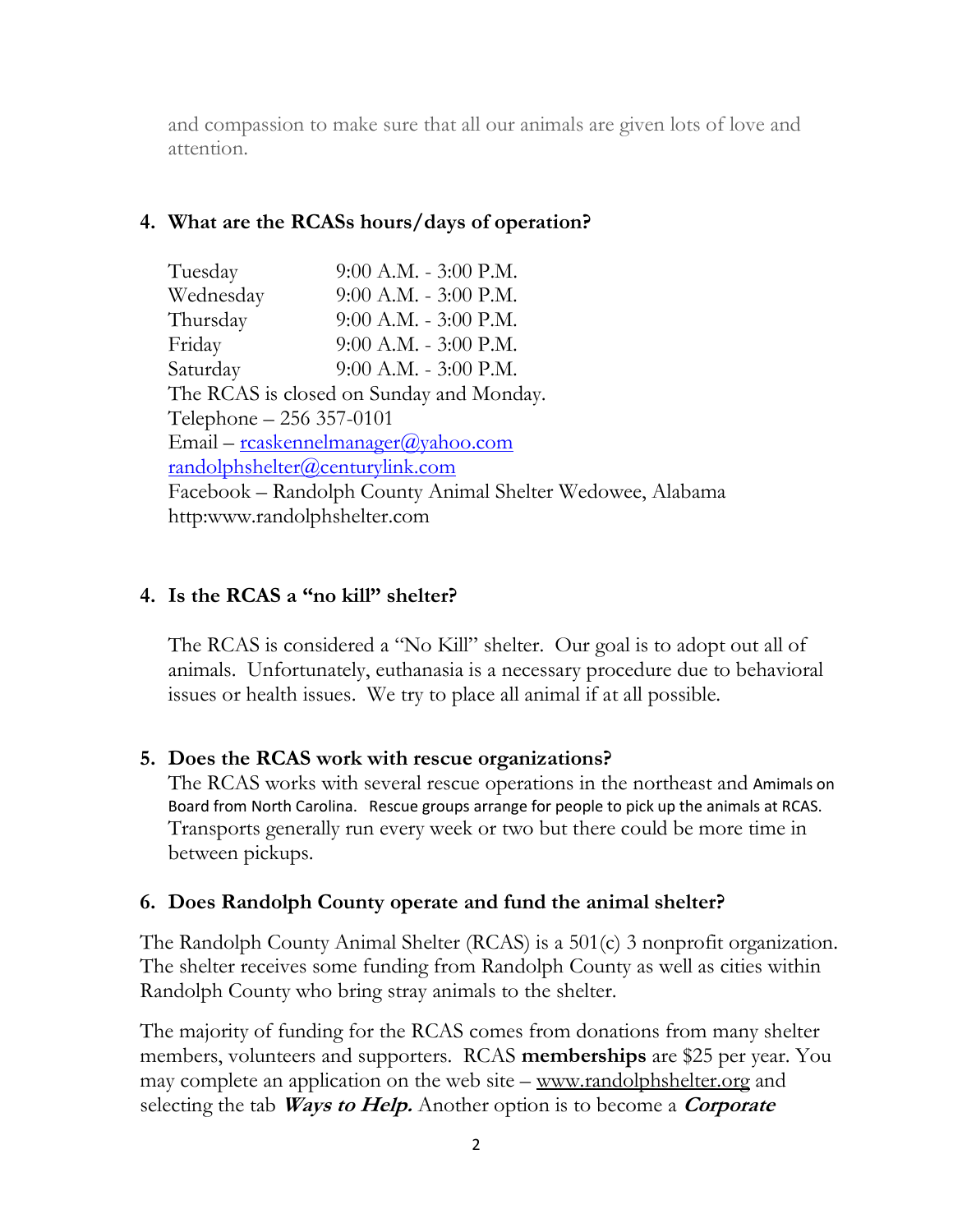**Sponsor.** Additional information regarding corporate sponsorships can be found on the RCAS web page – www.randolphshelter.org.

In addition, fund raisers are held throughout the year to raise money for the operation of the shelter. There are book sales several times a year at the old Cotton Warehouse on Main St. in Roanoke. Raffles have been held and most recently *Jail and Bail* was held to raise money for operation of the shelter.

## 7. Are there other ways to support the shelter other than providing monetary donations?

Donations of dog and cat food, sheets and towels, cleaning supplies and volunteering to work at the shelter.

Pet supplies: cat litter, dog shampoo, collars and leashes and pet carriers. Medical Supplies: Hydrogen peroxide, rubbing alcohol, Benadryl 25 mg, plain tablets, gauze squares, Neosporin ointment, and triple antibiotic cream. Office supplies: Paper clips, scotch tape, copier paper, file folders, pens, note pads, and scissors. Housewares: bleach, laundry detergent, quart zip lock bags, toilet tissue, mop heads, latex gloves, Febreeze, 409 cleaner, Dawn liquid dishwashing soap, dishwasher soap powder, 18 gallon garbage bags, antibacterial soap, large mops, 39 gallon large trash bags (heavy duty), paper towels and Fabuloso or similar cleaning produce. Shrubbery and perennials for our grounds THANK YOU FOR YOUR SUPPORT!!

#### 8. What does it cost annually to operate the shelter?

It costs approximately \$176,000 per year or approximately \$15,000 per month to operate the shelter.

#### 9. How much does it cost to adopt an animal?

It costs \$99 dollars to adopt a dog and \$32 to adopt a cat.

#### 10. What should I do if I want to adopt an animal?

If you are interested in adopting one of our animals, we suggested you come to the shelter, look at the animals that are available, spend some time with the animal, take some time to think about the adoption and when you've made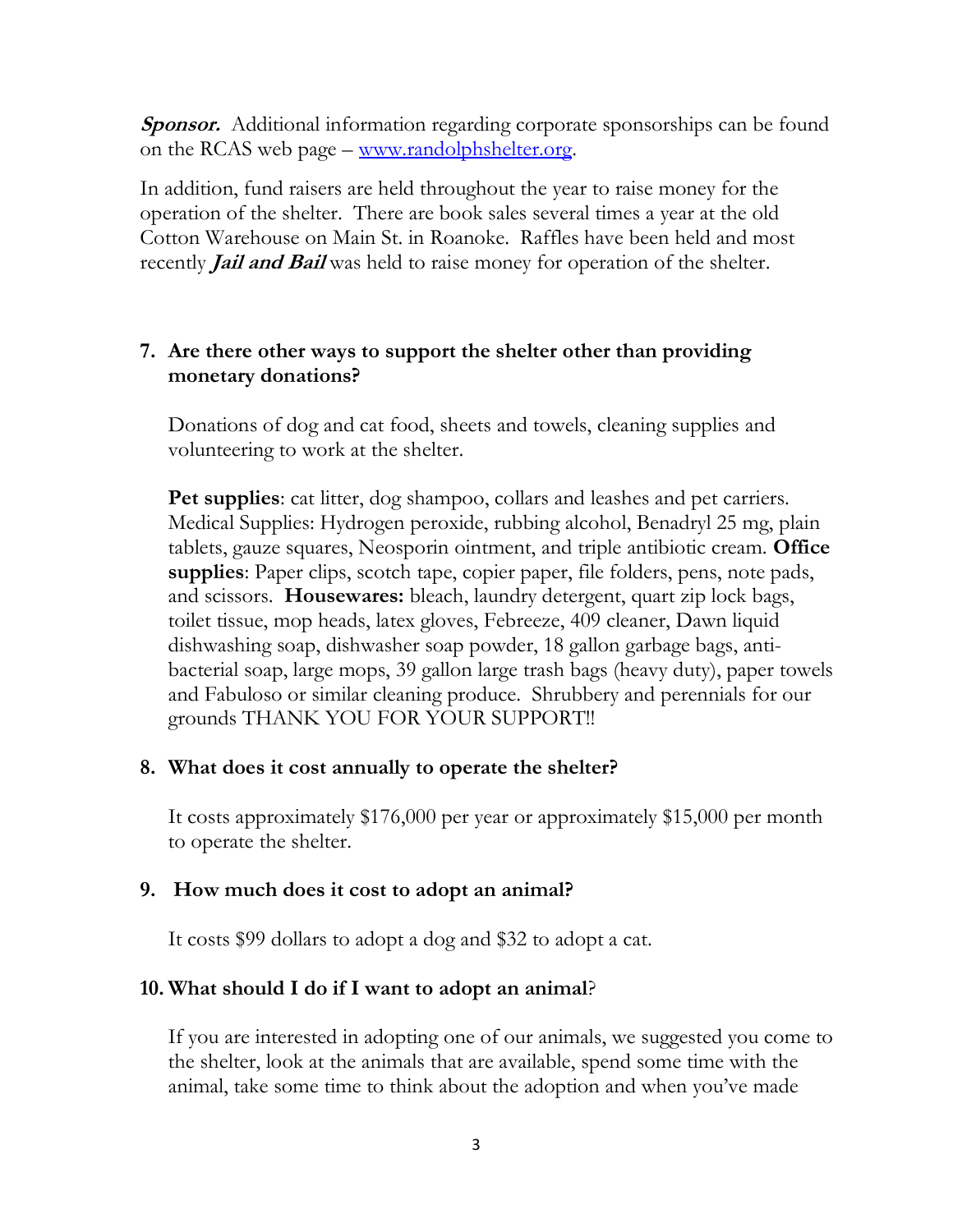your decision to adopt, come to the RCAS and complete the adoption paperwork.

## 11. What is the average number of animals housed at the RCAS?

The RCAS can house 80 dogs and 25 cats. However, since the COVID pandemic we have approximately 40 dogs and 12 cats.

## 12. Does the RCAS spay or neuter animals?

The RCAS does not spay or neuter animals but has an agreement with ??????? to perform low cost spay and neuter procedures. Alabama Spay/Neuter Clinic, Irondale, Al.

Fees and Services

| Female dog spay - \$80                                           | Male Dog neuter - \$70 |  |
|------------------------------------------------------------------|------------------------|--|
| Female cat spay - \$70                                           | Male Cat neuter - \$50 |  |
| Feral Cat (male or female) including rabies vaccination - \$50   |                        |  |
| Rabies vaccination - \$15 (unless you have a rabies certificate) |                        |  |
| Extra take home pain medication - \$10                           |                        |  |

All surgeries are performed by licensed veterinarians. There are no additional charges for large dogs or for female pregnant or in heat. To arrange transport on the vehicle please contact Alabama Spay/Neuter Clinic 205 956-0012.

## 12. What do I do if I have a stray animal that I want to bring to the shelter?

If you have a stray animal please call the RCAS to determine if space is available to house the animal. If space is not available, your name will be placed on a waiting list and you will be contacted when a space becomes available. Every effort will be made to follow up with you following the initial call.

## 13. Will RCAS staff pick up stray animals?

RCAS does not have staff to pick up animals. If you have a stray animal please contact the RCAS.

#### 14. Does the RCAS board animals? What is the cost?